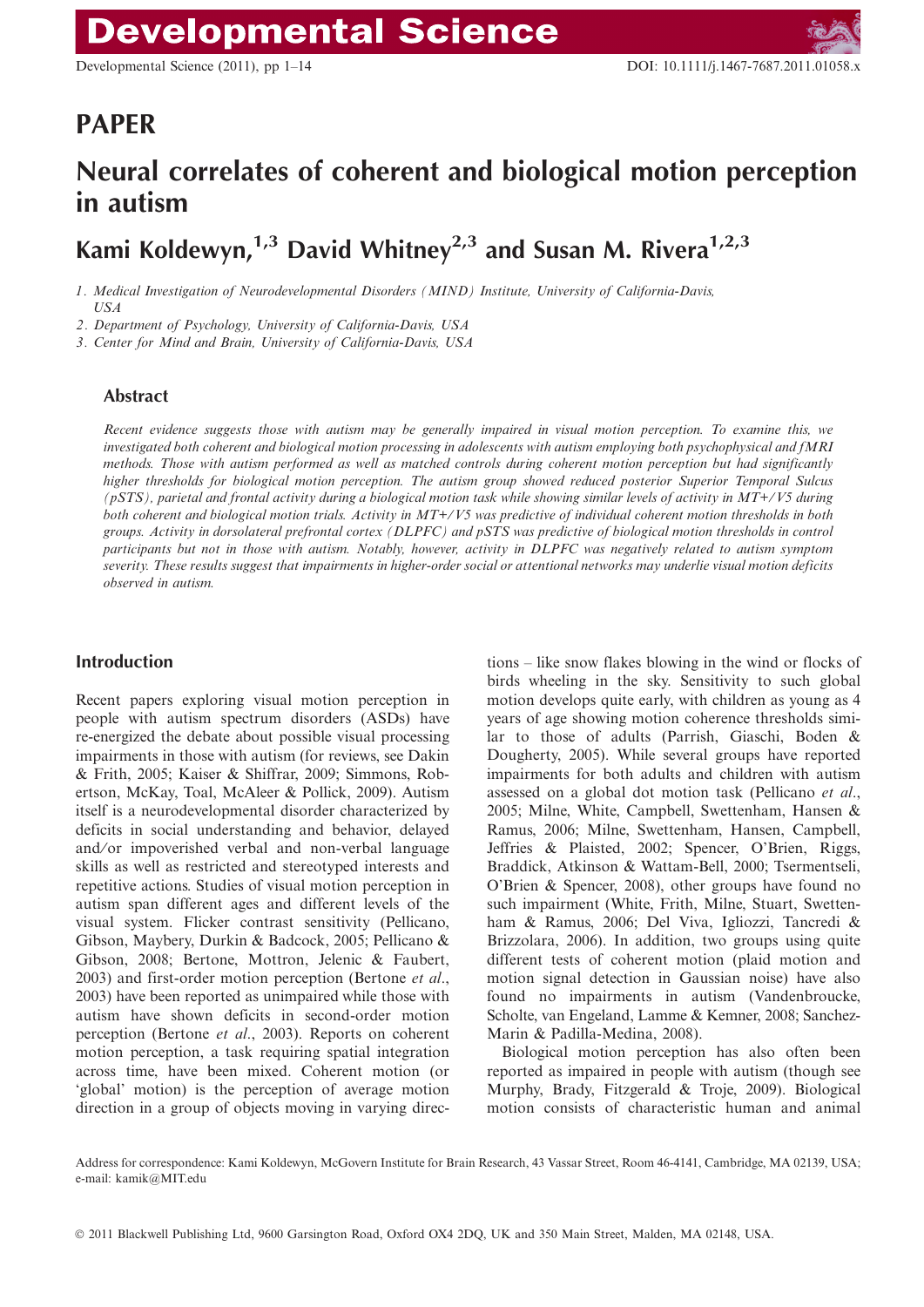body movements. While it is most intuitive to think of biological motion in terms of whole-body movement, it also includes facial affect changes, eye-gaze shifts, hand motions and speech movements and is thus one important source of information for understanding others in social settings (Zilbovicius, Meresse, Chabane, Brunelle, Samson & Boddaert, 2006). Biological motion is investigated using many different stimuli, from full-body, fulllight movies, to individual body part movement, to still pictures that merely imply body movement. Johansson (1973) was the first to demonstrate sensitivity to the motion of human movement alone by showing that when only the joints of a walking human are illuminated, the movement of those dots of light is immediately recognizable as human. When static, such dots convey little information about figure shape; it is the characteristic motions of the dots that, when combined, prompt the visual system to group them as a single figure. Biological motion perception is considered a fundamental skill developed early in life. Babies as young as 3 months of age can distinguish between biological and non-biological motion shown in point-light displays (Fox & McDaniel, 1982) while toddlers as young as 3 years can recognize and identify different animals and movements from point-light displays (Pavlova, Krageloh-Mann, Sokolov & Birbaumer, 2001). Sensitivity to biological motion in noise shows a more protracted development, with accuracy not reaching adult levels until after the age of 9 (Freire, Lewis, Maurer & Blake, 2006).

People with autism are typically unimpaired at simple point-light biological motion identification (Moore, Hobson & Lee, 1997) but are less accurate than controls when discriminating between biological and scrambled motion (Blake, Turner, Smoski, Pozdol & Stone, 2003; Freitag, Konrad, Häberlen, Kleser, von Gontard, Reith, Troje & Krick, 2008; Kaiser, Delmolino, Tanaka & Shiffrar, 2010). Even in studies where biological motion recognition was largely unimpaired, both children and adults with autism were less sensitive to more subtle/complex information in these displays, such as emotional content (Parron, Da Fonséca, Santos, Moore, Monfardini & Deruelle, 2008; Hubert, Wicker, Moore, Monfardini, Duverger, Da Fonséca & Deruelle, 2007; Atkinson, 2009). That biological motion perception impairments could contribute to the development of abnormal social cognition is supported by recent studies showing deficits in biological motion perception in children with autism as young as 15 months (Klin, Lin, Gorrindo, Ramsay & Jones, 2009; Klin & Jones, 2008). In addition, autism severity is correlated with deficits in biological motion perception (Blake et al., 2003). Brain activity differences have also been demonstrated in those with autism in response to both non point-light biological motion tasks (Pelphrey, Morris & McCarthy, 2005a; Pinkham, Hopfinger, Pelphrey, Piven & Penn, 2008; Castelli, Frith, Happé & Frith, 2002; Gervais, Belin, Boddaert, Leboyer, Coez, Sfaello, Barthélémy, Brunelle, Samson & Zilbovicius, 2004; Redcay, 2008) and pointlight tasks (Herrington, Baron-Cohen, Wheelwright, Singh, Bullmore, Brammer & Williams, 2007; Freitag et al., 2008).

Several groups have proposed that a specific visual motion perception deficit in those with autism, reflected in both coherent and biological motion perception impairments, could indicate disruptions in brain regions in the dorsal stream of the visual system (Milne, Swettenham & Campbell, 2005; Spencer et al., 2000; Pellicano et al., 2005). Certainly, deficits in coherent motion processing could support a putative dorsal stream deficit, especially if functional differences were found in 'dorsal' area MT+⁄V5. As perception of coherent motion appears to be driven primarily by activity in MT+⁄V5 (Britten, Shadlen, Newsome & Movshon, 1992; Aspell, Tanskanen & Hurlbert, 2005; Culham, He, Dukelow & Verstraten, 2001), reductions in MT+⁄V5 activity would be expected to accompany coherent motion perception deficits. Biological motion perception is a 'form-frommotion' task and recruits both dorsal and ventral stream regions in fMRI experiments (Cowey & Vaina, 2000; Vaina, Solomon, Chowdhury, Sinha & Belliveau, 2001; Grossman & Blake, 2002). Deficits in biological motion perception could support a theory of dorsal stream dysfunction if MT+⁄V5 reductions co-occurred with activity reductions in right-hemisphere pSTS, an area particularly sensitive to biological motion (Pelphrey, Morris, Michelich, Allison & McCarthy, 2005b; Thompson, Clarke, Stewart & Puce, 2005; Grossman & Blake, 2002).

If dorsal stream dysfunction is a major source of visual motion perception deficits in autism, we expect to find impairments in both coherent and biological motion in our autism group and reductions in the function of brain areas along the dorsal pathway, most specifically in both area MT+⁄V5 and pSTS. Some initial support for this idea comes from previous fMRI studies investigating brain response in those with autism during both coherent motion perception (Brieber, Herpertz-Dahlmann, Fink, Kamp-Becker, Remschmidt & Konrad, 2010) and pointlight biological motion perception (Freitag et al., 2008; Herrington et al., 2007) tasks. Brieber and colleagues found that adolescents with autism, in contrast to control participants, did not recruit area  $MT+/\sqrt{5}$  more strongly for coherent motion than for incoherent motion. Activity in area MT+⁄V5 and bilateral pSTS (Herrington et al., 2007; Freitag et al., 2008) was reduced in those with autism in response to point-light biological motion stimuli. Our intention in the current study was to investigate global motion and biological motion tasks in the same cohort of participants using the same noise manipulation and utilizing both psychophysics and functional imaging (fMRI). Doing so allowed us to more fully characterize possible visual motion perception impairments and their neural correlates in those with autism. Further, we were able to assess if our findings were consistent with the theory of dorsal stream dysfunction in autism.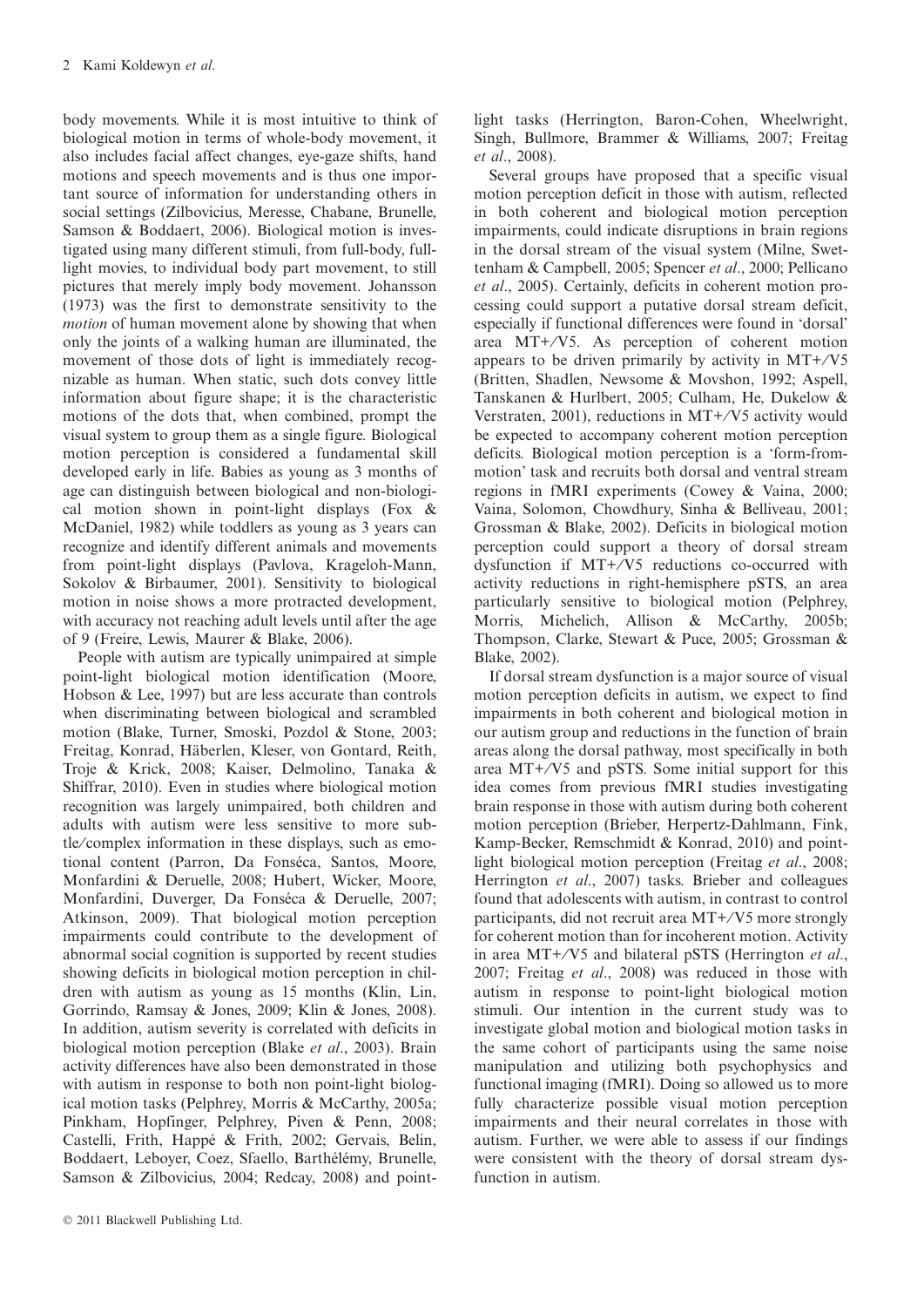# Methods

#### **Participants**

Participants included 16 typically developing (TD) adolescents (two female) and 16 adolescents (two female) with ASD (three participants had Asperger syndrome diagnoses, the remaining 13 had Autism diagnoses). All participants also participated in a previously reported psychophysical study (Koldewyn, Whitney & Rivera, 2010). Autism diagnosis was confirmed using the Autism Diagnostic Observation Schedule (ADOS; Lord, Risi, Lambrecht, Cook, Leventhal, DiLavore, Pickles & Rutter, 2000) for all participants with autism. The three participants with Asperger syndrome met full autism diagnosis criteria on the social subscale but not the communication subscale of the ADOS; all other participants with autism met full autism criteria. Six additional participants with autism diagnoses were initially recruited but later excluded because they either were unable to tolerate the scanning environment (three), or their in-scanner movement exceeded 3.4mm (three). Two additional TD adolescents completed the protocol but were later excluded because of excessive in-scanner movement. The two groups were matched on age, gender and non-verbal IQ as measured by the Wechsler Abbreviated Scale of Intelligence (Wechsler, 1999) (see Table 1). All participants had normal or corrected-tonormal vision. Every participant signed an assent form and a parent or guardian signed an informed consent approved by the University of California at Davis Institutional Review Board.

#### Apparatus and stimuli

#### Out of scanner psychophysics

All stimuli were presented on a 17-inch screen with a resolution of 1280 x 1024 pixels and a 50 Hz refresh rate. Presentation<sup>TM</sup> was used to present stimuli and collect participant responses. Biological and coherent motion stimuli were presented as 2-second video clips with a frame rate of 30 Hz. Participants were seated 60 cm from the screen and asked to keep their heads still but were

| Table 1 |  | Participant information |
|---------|--|-------------------------|
|---------|--|-------------------------|

given no explicit instructions on where to fixate. All psychophysical testing was completed in a single session (approximately 1.5 hours of testing), with breaks taken as needed. Each task was broken into two blocks of 120 trials for a total of 240 trials in each condition. Block order varied between individuals and was counterbalanced both within and between participant groups. Participants also completed one additional behavioral task whose data are included in a previous publication but will not be discussed here (Koldewyn et al., 2010).

Coherent motion stimuli. Coherent motion sensitivity was assessed through a Global Dot Motion task (Newsome & Pare, 1988) with 200 black dots  $(0.1^{\circ}$  visual angle in diameter) presented on a white screen in a rectangle (10.67 $\degree \times 8.5\degree$  visual angle) centered on the screen. Display coherence was manipulated using a standard 'random walk' paradigm (example: Williams & Sekuler, 1984). Every dot in the display was given the same 'intended' direction (left or right). Between frames, each dot was independently given a new direction from a uniform probability distribution centered around the intended direction. We manipulated the probability of perceiving coherent motion by varying the range of the distribution of direction vectors. These ranges are most easily expressed in degrees. At 360°, no coherent direction can be perceived; dot movement is essentially Brownian. At  $0^\circ$ , no variance is allowed in any direction and all dots move in a straight line. All dots were assigned movement directions from the same distribution and no single dot gave more directional information than any other. To facilitate the use of the coherent motion display as a mask in the biological motion task, dots varied in speed (between  $4.5^{\circ}$  and  $9^{\circ}$  visual angle/sec) and the length of time between direction changes. Global (or mean) direction was leftward on 50% of trials and rightward on 50%. On each trial, participants were asked to indicate the direction of global motion and could answer at any time. Forty trials at each of the same six coherence levels (0°, 252°, 288°, 324°, 342°, 360°) were presented to all participants. Coherence levels between  $252^{\circ}$  and  $360^{\circ}$  were chosen to assess sensitivity in participants' dynamic range while the  $0^{\circ}$  condition allowed for direct measurement of lapse rates (the rate

| Measure               | Control $(n = 16)$ |                          | Autism $(n = 16)$ |       |           |                 |        |            |
|-----------------------|--------------------|--------------------------|-------------------|-------|-----------|-----------------|--------|------------|
|                       | Mean               | <i>SD</i>                | Range             | Mean  | <i>SD</i> | Range           | T      | $p$ -value |
| Performance IQ (WASI) | 112.6              | 11.35                    | $99 - 140$        | 106.7 | 12.04     | $82 - 128$      | 1.43   | .164       |
| Verbal IQ* (WASI)     | 120.3              | 11.26                    | $103 - 141$       | 112.3 | 21.5      | $77 - 143$      | 1.32   | .146       |
| Full-Score IO* (WASI) | 118.6              | 10.88                    | $105 - 144$       | 110.6 | 13.94     | $82 - 133$      | 1.81   | .080       |
| Age                   | 15.6               | 2.32                     | 11.90–19.72       | 15.4  | 2.81      | $11.41 - 19.53$ | .220   | .828       |
| <b>SCQ</b>            | 3.42               | 2.67                     | $0 - 8$           | 22.07 | 7.21      | $14 - 30$       | $-9.7$ | < 0.001    |
| ADOS (social)         |                    | $\overline{\phantom{a}}$ |                   | 8.63  | 2.72      | $5 - 14$        |        |            |
| ADOS (communication)  |                    |                          | -                 | 5.07  | l.83      | $2 - 8$         |        |            |
| ADOS (total)          |                    |                          | $\sim$            | 13.23 | 3.91      | $8 - 21$        |        |            |

\*Missing data on two participants with autism and one control participant.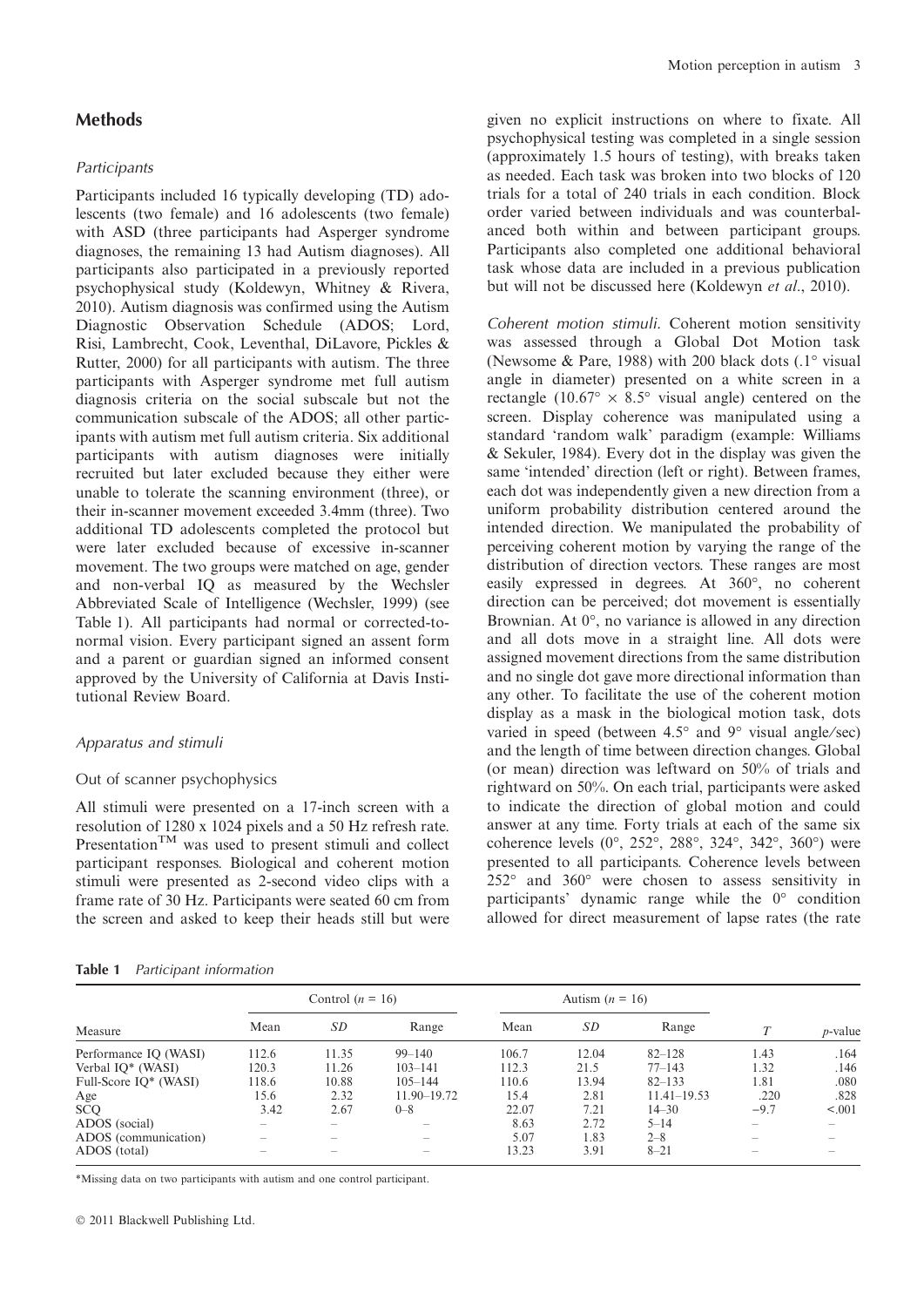of random errors made by participants – measured at the tail-end of the psychometric function). Participants completed 20 practice trials during which they were provided with feedback before the first experimental block. No feedback was provided during experimental trials.

Biological motion stimuli. Thresholds for biological motion perception were assessed by introducing noise into a standard point-light biological motion display of a walking human (Johansson, 1973). Each walker consisted of 13 points (black dots on a white background) placed on the major joints and head of a walking figure shown in profile. Original stimuli obtained through Vanrie and Verfaillie (2004) were manipulated for our use within Matlab. The 'walker' stayed in one location as though walking on a treadmill. Noise was introduced by superimposing the same stimuli utilized in the coherent motion task, described above, on the point-light displays. The walker remained constant across trials, except for direction of movement, while the coherence of the noise mask was manipulated at six difference levels  $(0^{\circ}, 72^{\circ}, 144^{\circ}, 216^{\circ}, 288^{\circ}, 360^{\circ}).$ The walker was presented in different positions on each trial within the middle  $1/16$ th of the stimulus rectangle to reduce the likelihood of participants forming a location-specific 'template'. In addition, each trial started at a random frame within the walk cycle. Each stimulus was presented for 2 seconds and participants reported the facing direction of the figure. Participants completed 40 trials in each of the six coherence levels. Prior to experimental blocks, participants were presented with 10 trials without noise to familiarize them with the walking figure. They then also completed 10 practice trials at the lowest noise level  $(360^{\circ})$ , during which feedback was provided. During experimental trials, no feedback was given.

## Threshold estimation

To obtain 75% thresholds for each task after data collection, a logistic function was fit to each individual participant's data using the psignifit toolbox (version 2.5.6) for Matlab which utilizes the maximum-likelihood procedure described by Wichmann and Hill (Wichmann & Hill, 2001a, 2001b). To obtain the best fit for most participants on all tasks, lambda (1-lambda = ceiling performance) was allowed to vary but constrained to values between 0 and 0.05 and delta (chance performance) was set at 0.5. To estimate threshold, a bootstrapping technique was used which included 5000 replications for each fitted function (Wichmann & Hill, 2001b).

# Scanning methods

Brain image acquisition. Images were acquired on a 3.0 Tesla Siemens Trio scanner using a standard Siemens whole-head coil. fMRI was performed using a gradient echoplanar imaging (EPI) sequence with TR 2000 ms, TE 25 ms, Flip angle 90 degrees, FOV 22 cm, 3.4 mm slice thickness,  $64 \times 64$  matrix, and 34 axial slices resulting in a voxel size of  $3.44 \times 3.44 \times 3.44$  mm. A T1weighted MPRAGE 3D MRI sequence was acquired in the same scan session. The functional task was programmed in Presentation™, projected to a screen at the participant's feet and viewed with a head-coil mounted mirror.

Image preprocessing. Images were corrected for movement using least square minimization without higherorder corrections for spin history, then normalized to stereotaxic MNI (Montreal Neurological Institute) coordinates and re-sampled every 2 mm. Normalized images were smoothed using a 6 mm Gaussian kernel. All participants included in the data analysis moved less than 3.4 mm and the two groups did not differ in average displacement  $(t(31) = -1.27, p = .214)$  nor showed significant regions of differential residuals.

## fMRI task design

Localization paradigms. To identify regions of interest (ROIs), two localizer scans were run. The first, designed to localize area MT+⁄V5, consisted of a 7.2-minute scan with 12 18-second blocks of coherently moving dots alternating with 12 blocks of static dots. Dots were  $.1^{\circ}$  of visual angle in diameter and, when moving, had a constant speed of  $8^\circ$  visual angle/second. During motion blocks, dots changed direction every 2 seconds. To discourage eye-movements, participants performed a simple task at fixation detecting rare, subtle color changes in the fixation cross (black to dark gray). The second 'localizer' was generally designed to locate areas in the brain responsive to biological motion including right pSTS, right IPS, a region in right inferior frontal gyrus and a region in bilateral IT cortex. This 5.3-minute scan consisted of 10 20-sec blocks showing unobscured point-light walkers alternating with 10 blocks of simple fixation. During biological motion blocks, participants indicated the walker's facing direction. During fixation blocks, participants indicated which bar of the fixation cross was darker in color (left or right) for each 2-second trial. It is important to note that the contrast between point-light biological motion and simple fixation is not as selective as the more standard contrast between pointlight biological movement and scrambled point-light displays used in many previous studies (Grossman & Blake, 2001, 2002; Peuskens, Vanrie, Verfaillie & Orban, 2005; Saygin, Wilson, Hagler, Bates & Sereno, 2004). As previous papers (Herrington et al., 2007; Freitag et al., 2008) failed to find significant pSTS and DLPFC activity in response to point-light displays contrasted with scrambled motion in participants with autism, we chose this much more inclusive 'localizer' to ensure that we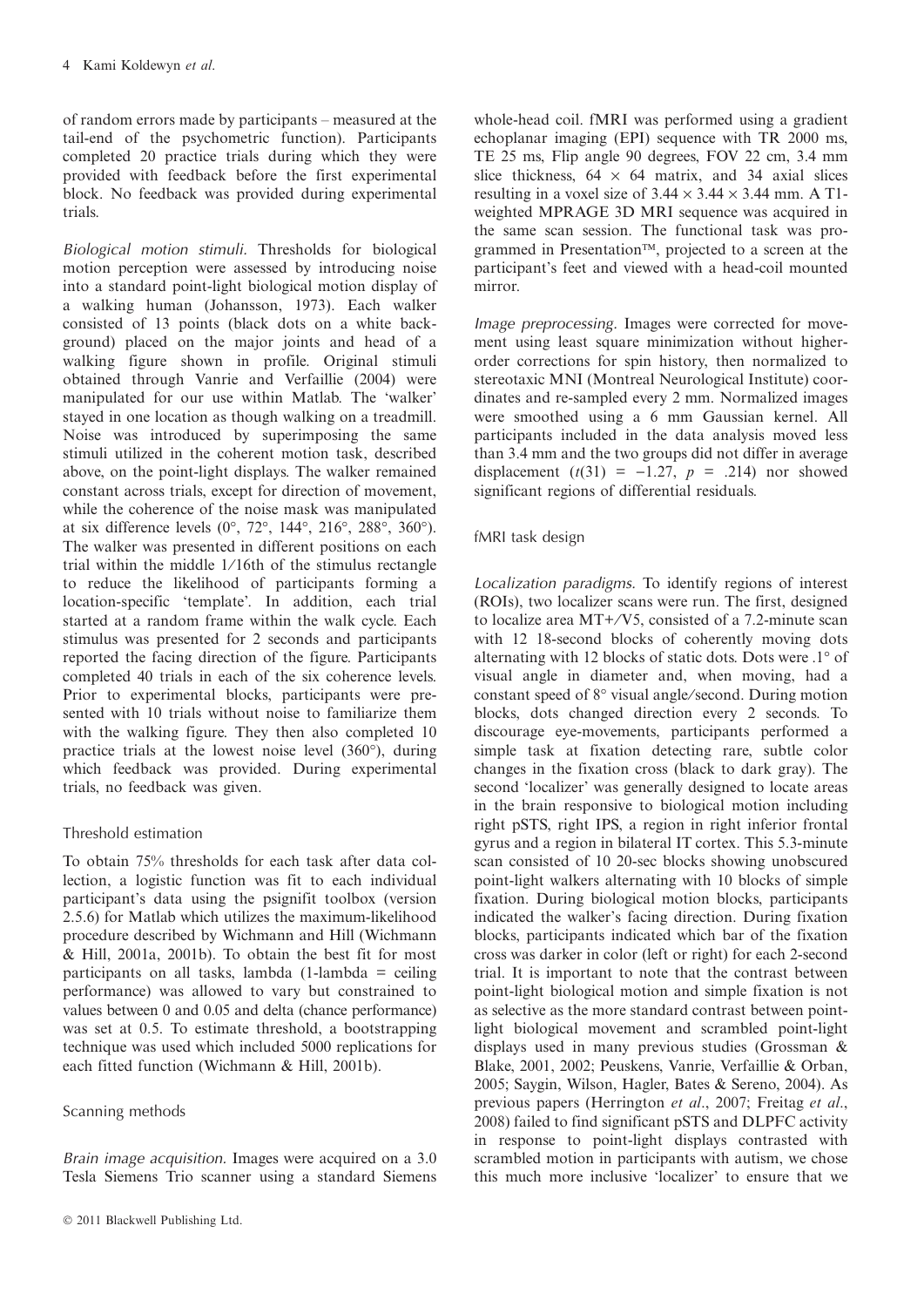could locate cortex sensitive to biological motion if not selective for biological motion in every participant. A region that is selective must also be sensitive while the reverse is not necessarily true; our localizer is more inclusive and therefore less likely to exclude regions that are genuinely important for biological motion perception in those with autism (i.e. less likely to suffer from a type 1 error). As a result, our biological motion ROIs cannot and are not intended to be considered as specific only to biological motion perception, though voxels selectively responsive to coherent motion in the MT+⁄V5 localizer scan were excluded from biological motion sensitive ROIs.

Experimental paradigm. The in-scan task was very similar to that performed during the out-of-scanner psychophysics session. In the scanner, both coherent motion and biological motion trials were presented in a single run. To assess how response in our ROIs changed as motion coherence changed for each task, scanning runs were blocked by both motion coherence level and task. The stimuli used were the same as those presented outside the scanner, but were presented for only 1.5 seconds to allow brief breaks between trials. Blocks were 20 seconds long and consisted of 10 trials. Participants could indicate their answer at any time during a trial or between trials. Data were collected in three 6.4-minute runs. Each run contained two blocks of each task and coherence level, two blocks of a static dot field and two blocks of simple fixation. Four different coherence levels were presented for coherent motion trials  $(0^{\circ}, 108^{\circ}, 324^{\circ})$ and 360°) and three different coherence levels were presented for biological motion trials  $(0^{\circ}, 324^{\circ}, 360^{\circ})$ . The number of coherence levels was restricted in this way to allow a parametric design while still collecting adequate data in each condition. Three levels in the coherent motion tasks were matched to the coherence level of the noise mask in biological motion trials. As  $MT+/\sqrt{5}$  response might already be saturated at 324 $^{\circ}$ , we included the fourth coherence level  $(108^{\circ})$  to be within what we anticipated would be  $MT + / V5$ 's dynamic range. Participants received brief one-word instructions ('person', 'dots', 'rest') indicating which task to perform before the initiation of each block. They indicated the direction of either dot or figure motion with a button press. During simple fixation and static dot field blocks, participants were instructed to simply 'rest' and keep their eyes focused on the center of the screen. All participants completed the psychophysics portion of the study before being scanned and also completed a brief practice session to become familiar with the task timing and instructions. The practice session included two blocks each of the coherent and biological motion tasks at the easiest level. All participants could also practice lying still using a mock-scanner that simulated both the sounds and feeling of being inside a real MRI scanner. When utilized, mock-scanner practice sessions usually lasted approximately 30 minutes.

fMRI analysis. Statistical analysis was performed on both individual and group data using the modified General Linear Model and the theory of Gaussian random fields as implemented in SPM5 (Friston, Holmes, Worsley, Poline, Frith & Frackowiak, 1995) with one predictor (convolved with a standard canonical hemodynamic response function) for each condition. All effects of interest were modeled using a standard withinsubjects procedure for each participant by contrasting blocks of one condition vs. another (e.g. coherent motion vs. still frames). Regressors were also included to account for differences in global signal across scanning runs. Within-group analyses were performed to identify voxels and brain regions showing similar response modulation across participants in each group for a given contrast (e.g. biological motion trials–coherent motion trials). In addition, between-group analyses were performed to determine how the two groups differed in their average activation in response to each contrast of interest. We identified brain activations showing significant contrasts of parameter estimates with a voxel-wise  $(t = 2.95,$  $p \leq 0.005$ , uncorrected) and cluster-wise ( $p \leq 0.05$ , corrected) significance threshold. All reported activations survived Bonferroni correction for multiple comparisons at the cluster level. Once subjected to threshold analysis, the activation was superimposed on a groupaverage MPRAGE image and localized manually (Duvernoy & Bourgouin, 1999).

Region of interest definition. ROIs were defined separately for each individual using unsmoothed, unnormalized functional images. We used unsmoothed images to minimize overlap between proximal ROIs and unnormalized functional images to minimize the possibility that distortions inherently induced by standard normalization procedures would differentially affect our two groups.

MT+/V5 was defined functionally as described above and chosen as a strongly activated cluster near the temporal-occipital junction (typically in the ascending limb of the inferior temporal sulcus). Right pSTS, right IPS, right DLPFC and bilateral IT regions were defined using a contrast between point-light biological motion and simple fixation. All ROIs defined using this contrast were additionally constrained to exclude voxels that were significantly active in the motion–static contrast of the MT+⁄V5 localizer, although this constraint was primarily relevant only to the rIPS and rpSTS regions. Right pSTS was defined as the cluster of highest activation within anatomical STS, rIPS was defined as the cluster of highest activation within or on the bank of the IPS, right DLPFC was defined as the highest cluster of activity on or proximal to the inferior frontal gyrus. Activity was cluster-corrected for multiple comparisons at  $p < 0.01$  and a height-threshold of at least 20 voxels. For most regions in most participants, ROI choice for each of these areas was unambiguous. While different ROIs were of varying sizes, all defined ROIs were at least 50 voxels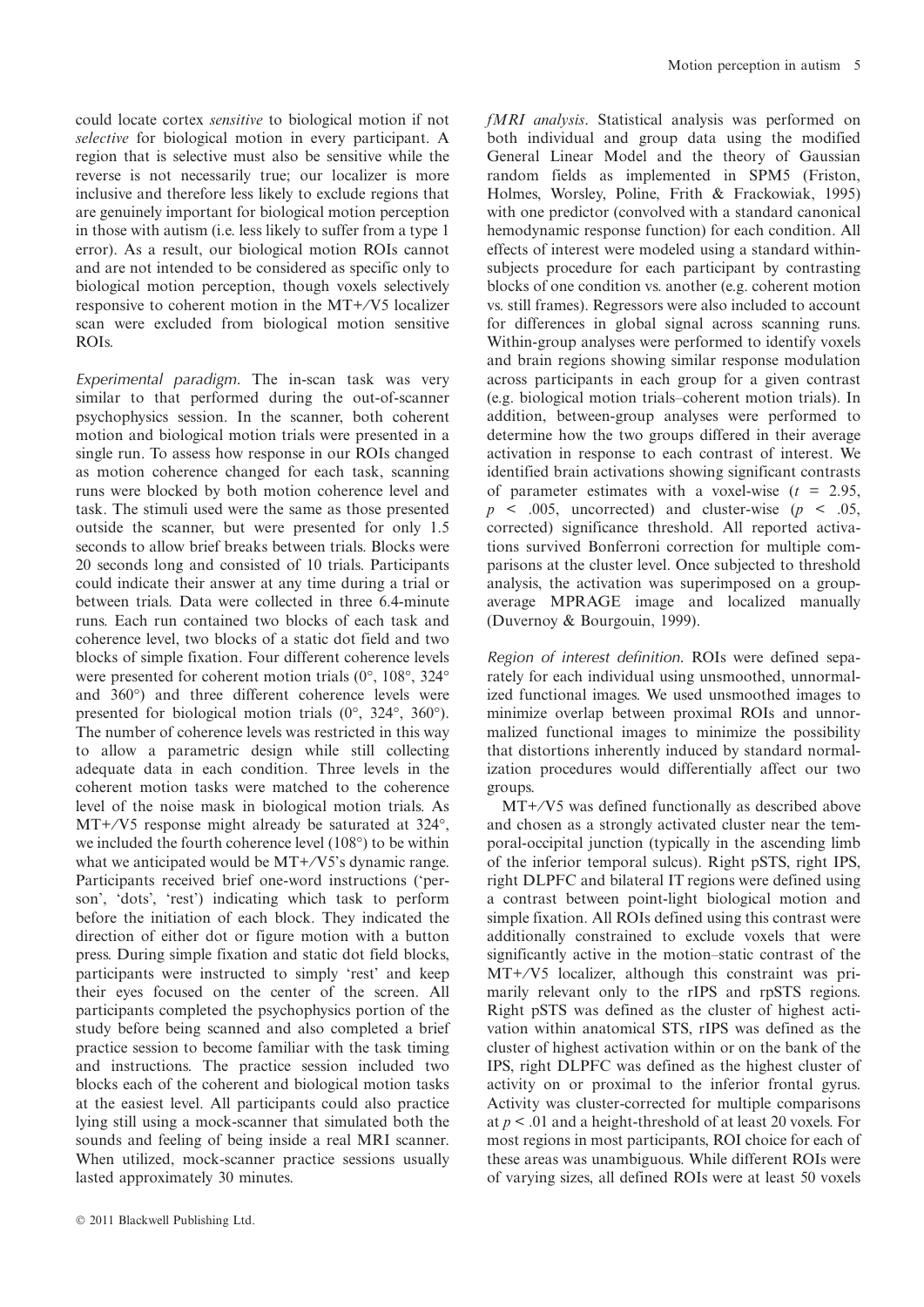in size. These clusters of significant activation were then combined with 10 mm radius sphere centered on the most active voxel in the functional cluster, thus limiting the final ROIs to significantly activated voxels within that sphere. If ROIs were close to each other, any overlapping voxels were assigned to one ROI or another based on their relative proximity.

Region of interest analyses. Region of interest analyses were carried out on individuals' unnormalized functional images using Marsbar (Brett, Anton, Valabregue & Pauline, 2002). Contrasts were first defined during separate localizer scans as described above and then analyzed only in voxels that fell within a defined ROI. All ROI analyses carried out on data from the main experiment were done so only in ROIs defined in separate localizer scans and thus are based solely on independent data (Vul 2010). A t-statistic term was calculated for each ROI as the mean of all voxel t-values within the defined ROI for each contrast and then used in between-group and correlational analyses.

#### **Results**

#### Psychophysical experiment outside the scanner

There was no significant difference between groups' mean 75% threshold (see Methods) for coherent motion perception either for sessions inside the scanner (control  $M = 264.71^{\circ}$ , autism  $M = 247.46^{\circ}$ ;  $t(30) = .967$ ,  $p = .17$ ) or outside (control  $M = 305.75^{\circ}$ , autism  $M = 279.94^{\circ}$ ;  $t(30) = 1.693$ ,  $p = .10$ ). Mean 75% thresholds for biological motion, however, were different between groups both during sessions inside the scanner (control  $M =$ 175.32°, autism  $M = 97.92$ °;  $t(30) = 2.944$ ,  $p = .006$ ) and outside (control  $M = 168.19^{\circ}$ , autism  $M = 92.48^{\circ}$ ;  $t(30) =$ 2.244,  $p = .032$ ). Although the two groups did not differ significantly in IQ, the IQ range of the autism group was lower than that of the control group. To ensure that IQ range differences were not affecting our results, an AN-COVA was performed with 75% threshold entered as the dependent measure, group as a fixed factor and IQ as a covariate. Group did not emerge as a significant factor  $(F[1, 26] = .130, p = .721)$  for 75% thresholds in the coherent motion task and remained a significant factor for the biological motion task  $(F[1, 26] = 5.019, p = .034)$ . Inter-subject variability was high within the autism group for the coherent motion task and in both groups for the biological motion task (Figure 1). Performance on the coherent motion task was correlated with performance on the biological motion task in the autism group ( $r = .797$ ,  $p = .001$ ) but not the control group ( $r =$ .350,  $p = .201$ ). This relationship remains unchanged when IQ is accounted for in both autism ( $r = .703$ ,  $p =$ .011) and control ( $r = .396$ ,  $p = .202$ ) groups. This autism-specific relationship between dynamic tasks echoes, unsurprisingly, the same relationship previously reported



Figure 1 75% thresholds (from out-of-scanner psychophysics) for coherent motion (a) and biological motion (b) perception showing individual subject performance. Higher 75% thresholds indicate better performance (individuals need less coherent stimuli to perform at 75%).

in a larger group of which the current sample is a subset (Koldewyn et al., 2010). As out-of-scanner sessions gathered data at more motion coherence levels, providing more data on which to fit a psychometric function, the threshold estimate from the out-of-scanner data is likely more accurate. For that reason, out-of-scanner thresholds were used for all additional analyses involving threshold. The in- and out-of-scanner threshold values were strongly correlated with each other both across and within groups. Across the whole group  $(n = 32)$  the correlation between coherent motion thresholds in and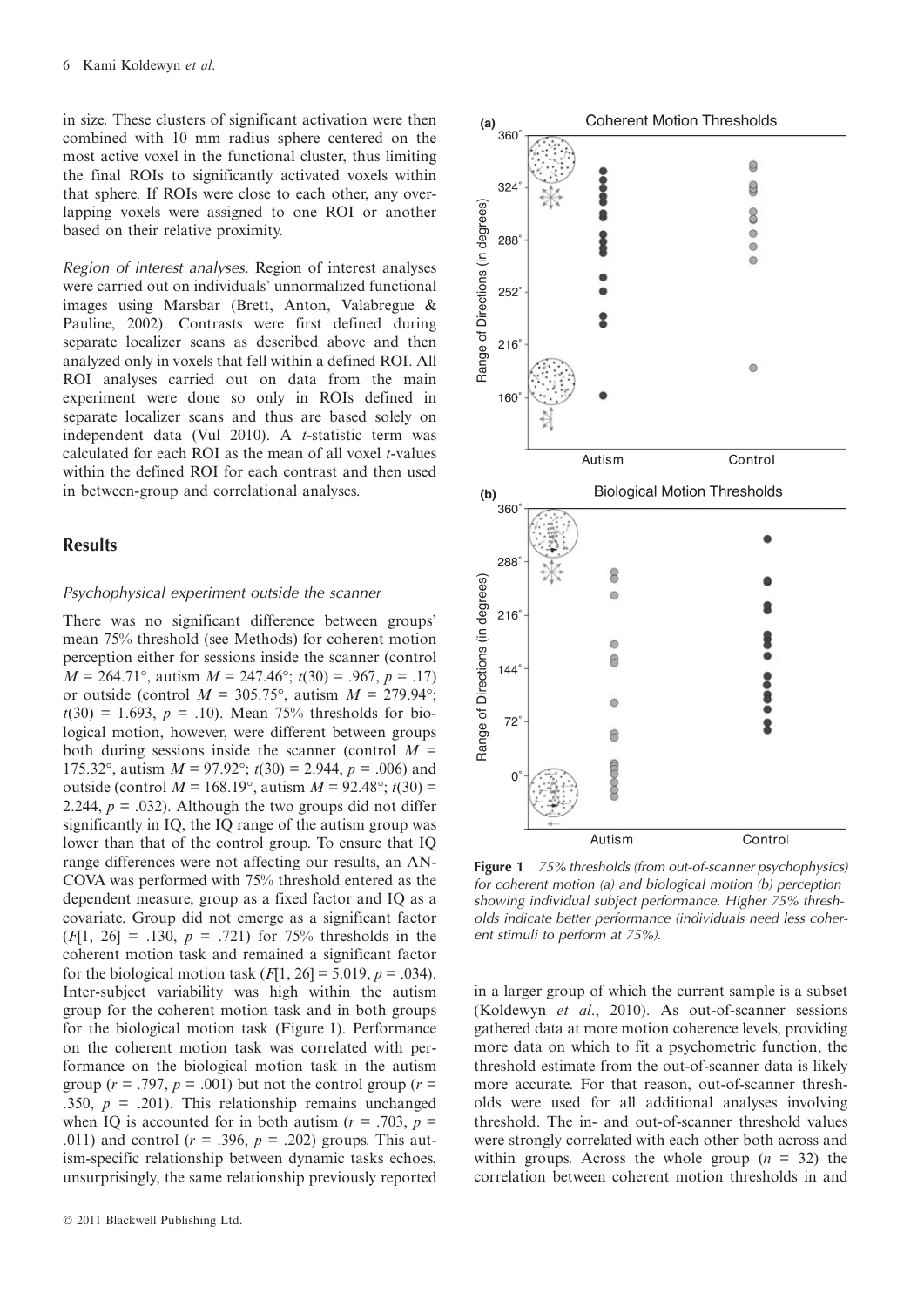outside of the scanner was highly significant ( $r = .647$ , p < .001) and that for biological motion was even stronger  $(r = .858, p < .001)$ .

#### Neuroimaging results

#### Between-group fMRI analysis

Across the whole brain, the two groups showed highly similar brain activity in response to all coherent motion perception trials compared to fields of static dots. Indeed, there were no areas showing significant difference between groups. This remained true when the same contrast was computed for each coherence level separately.

When assessing whole-brain function during all biological motion perception trials compared to brain activity during coherent motion perception trials (where the coherence of the noise-mask in biological motion trials matched the motion coherence during coherent motion trials), the control group showed greater activity than those with autism in several regions. The most notable of these areas included: a large area in bilateral parietal cortex, primarily along the IPS; right DLPFC centered in the inferior frontal gyrus; a cluster in anterior cingulate and a region in rpSTS (see Table 2, Figure 2a). The autism group, by contrast, showed only a single area of greater activity when compared to the control group: an area in bilateral inferior temporal (IT) cortex, including cortex in both lateral occipital gyrus and fusiform gyrus (Table 2, Figure 2b). When this pattern was assessed qualitatively at each coherence level, the same pattern was present at each level but was strongest when the noise mask was least coherent, becoming slightly weaker as noise-mask coherence increased.

#### ROI analyses

MT+⁄V5 results. A repeated measures ANOVA with coherence level ( $0^\circ$ ,  $108^\circ$ ,  $324^\circ$ ,  $360^\circ$ ) as a within-subjects factor revealed that activity in bilateral MT+⁄V5 during coherent motion trials decreased significantly across coherence level for both the control  $(F(3, 45) = 11.477$ ,  $p < .001$ ) and autism  $(F(3, 45) = 8.678, p < .001)$  groups. When data from the two groups were combined and the same repeated measures ANOVA was run with group (ASD, TD) as a between-subjects factor, no main effect of group was observed. This suggests that the two groups did not differ in the degree of change in MT+⁄V5 activity in response to changes in motion coherence. Not surprisingly, the degree to which MT+ response was modulated by variations in motion coherence was significantly correlated with participant performance (75% threshold for coherent motion discrimination) in both the control (*roh* =  $-.650, p = .009$ ) and autism groups ( $roh = -.643$ ,  $p = .018$ ) and remained significantly correlated when possible effects of IQ were partialed out in both control ( $r = .635$ ,  $p = .027$ ) and autism groups (r  $= .671, p = .017$ . In other words, how responsive MT+⁄V5 was to changes in motion coherence was directly related to how well individual participants were able to perform in both groups. MT+ function in response to coherent motion trials was virtually identical between groups, both in response 'level' and how MT+ response related to both changes in stimulus motion coherence and participant performance.

Overall MT+ response to biological motion trials (contrasted with static dots) did not differ between groups. In addition, MT+ response did not change as noise-mask coherence increased. This pattern of response (while participants attended the biological

| Biological–Coherent (all coherence levels combined) |                                                                           |                             |       |                  |       |                |  |
|-----------------------------------------------------|---------------------------------------------------------------------------|-----------------------------|-------|------------------|-------|----------------|--|
| Group contrast<br>Control>Autism                    | Areas                                                                     | $#$ of voxels<br>in cluster | Z Max | Peak coordinates |       |                |  |
|                                                     | R Insula,<br>Bilateral Caudate,<br><b>Bilateral Pulvinar</b>              | 5495                        | 4.65  | 30               | 18    | $\overline{0}$ |  |
|                                                     | R Intraparietal Sulcus,<br>R Angular Gyrus,<br>R Superior Temporal Sulcus | 2042                        | 4.39  | 14               | $-62$ | 50             |  |
|                                                     | R Inf Frontal Sulcus,<br>R Middle frontal gyrus,<br>R Inf Frontal Gyrus   | 2287                        | 4.11  | 30               | 34    | 30             |  |
|                                                     | L Intraparietal Sulcus,<br>L Angular Gyrus,<br>L Superior Temporal Sulcus | 785                         | 3.87  | $-40$            | $-58$ | 46             |  |
|                                                     | Anterior Cingulate Sulcus<br>$&$ Gyrus                                    | 1208                        | 3.67  | $\overline{4}$   | 38    | 16             |  |
| Autism>Control                                      | R Inf Temporal Gyrus,<br>R Inf Occipital Gyrus                            | 2110                        | 4.26  | 42               | $-76$ | $-4$           |  |
|                                                     | L Inf Temporal Gyrus<br>L Inf Occipital Gyrus                             | 3215                        | 4.17  | $-40$            | $-78$ |                |  |

Table 2 Stereotaxic locations and Z-scores of activation peaks in the between-group maps. All activity reported was significant at the  $p < .05$  level, corrected for multiple comparisons at the cluster level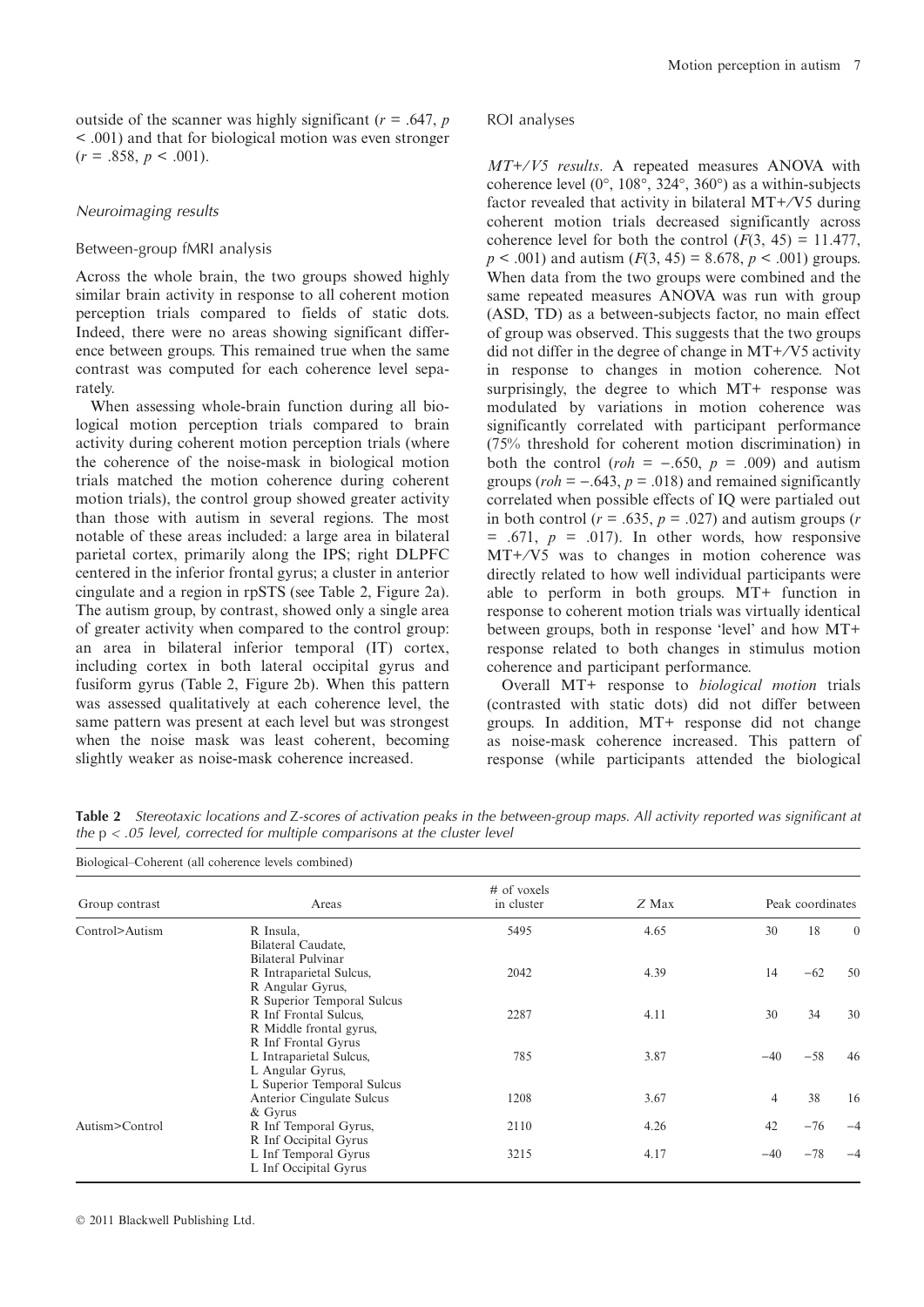

Control Group - Autism Group biological - coherent



Autism Group - Control Group biological - coherent

Figure 2 (a) Regions of greater activation in control participants than those with autism in response to biological motion trials when compared to coherent trials rendered on the surface of a MNI-normalized template image. Activation here is significant at the p < .01 level corrected for multiple comparisons at the cluster level (cluster threshold =  $500$  voxels). (b) The same contrast, here showing areas more active in those with autism than controls rendered on a single axial slice of a normalized, averaged group brain. Activation is significant at the  $p < 0.05$  level corrected for multiple comparisons at the cluster level (cluster threshold =  $200$  voxels).

motion figure) was in marked contrast to that seen during coherent motion trials (when participants attended the whole field of dots). A repeated measures ANOVA with coherence level as a within-subjects factor showed that MT+⁄V5 activity did not change significantly across noise-mask coherence levels within the control group  $(F(2, 30) = 1.369, p = .537)$  and increased only slightly, though consistently across subjects, within the autism group  $(F(2, 30) = 8.947, p = .001)$ . This increase was minimal and thus may not reflect anything of true neural meaning. Alternatively, it could reflect incomplete 'filtering' of the coherent motion 'noise' by those with autism. Despite this possible between-groups difference, change in MT function in response to motion coherence changes during biological motion trials did not predict subject performance in either the control  $(rho = .112, p = .68;$  controlling for IQ:  $r = .172, p =$ .575) or autism groups (*roh* =  $-.291, p = .274$ ; controlling for IQ:  $r = -.206$ ,  $p = .462$ ). While MT+ function at least partially drives participant performance during motion coherence trials it does not appear to directly influence performance during biological motion trials (Figure 3).



Participants' 75% Threshold (biomotion)

 $-.04$ 

Figure 3 (a) Correlation between the change in MT response across different coherence levels (slope) and participant performance (measured as 75% threshold of motion detection) during coherent motion perception. To calculate the change of MT response changes across coherence, we fitted a line to the mean  $MT+/\nu$ 5 response at each coherence level and used the slope of this line as our measure of change in MT+ response across coherence level. (b) The same correlation shown for data collected in response to biological motion trials.

Parietal results. Parietal response did not differ between groups during coherent motion trials and was not related to coherent motion perception in either group. While Parietal ROI analysis confirmed that TD individuals showed greater activity within parietal cortex than those with autism in response to combined biological motion perception trials  $(t(30) = 2.36, p = .02)$ , activity in parietal cortex was not correlated with participant performance for either the control (*rho* = .3,  $p = .277$ ) or the autism (*rho* = .075,  $p = .791$ ) group and differences in parietal recruitment were not predictive of autism symptomatology (with ADOS total score:  $rho = .117$ ,  $p =$ .679). Although parietal activity differed between groups during biological motion trials, that difference is not clearly related to either between-group performance differences or autism symptomatology.

pSTS results. Response in pSTS did not differ between groups during coherent motion trials and was not related to coherent motion perception in either group. Contrary to our expectations, pSTS activity did not increase as coherence of the mask increased and the walker was more readily seen. Instead, the pSTS maintained a significant but steady level of activity at every coherence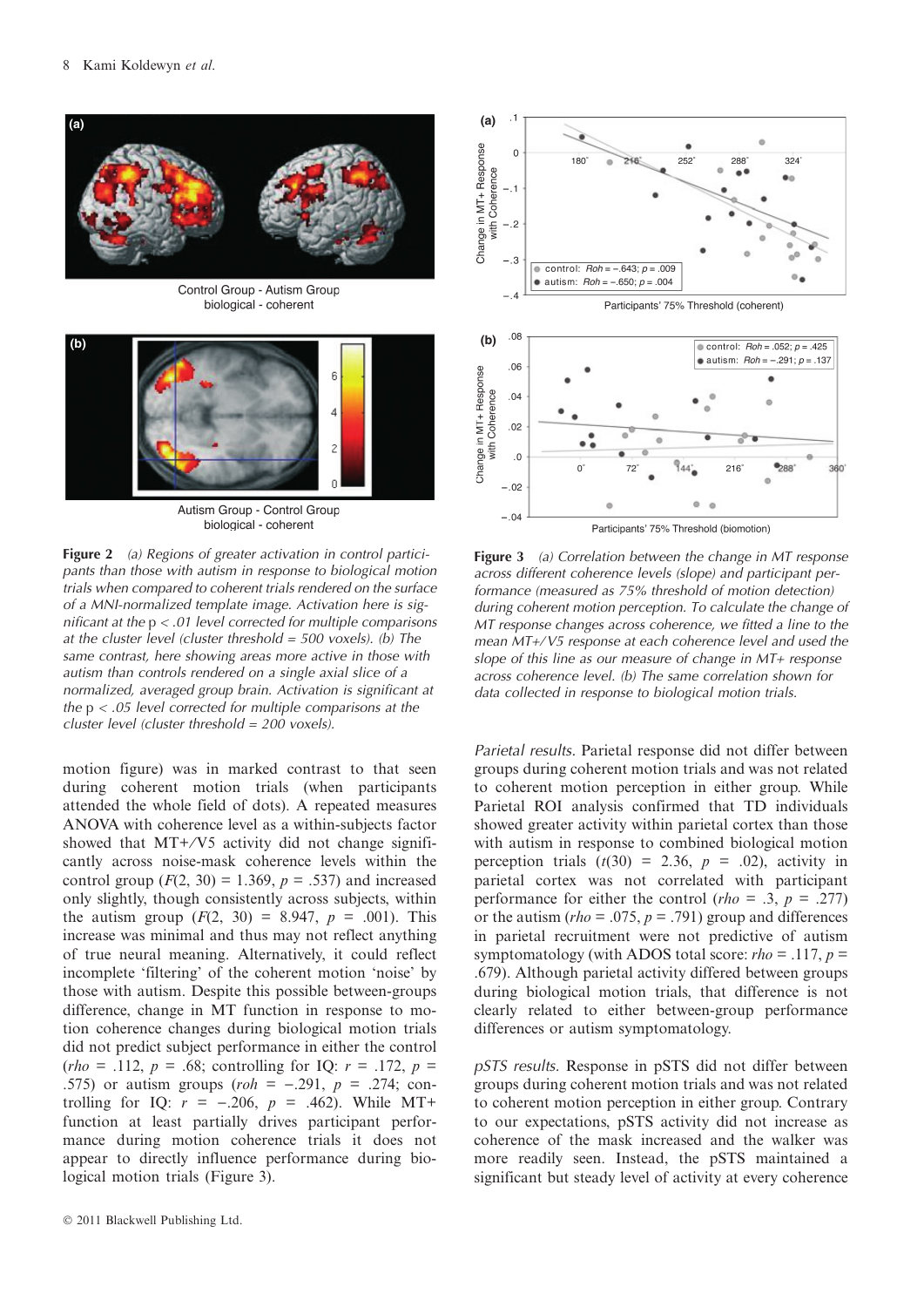level. STS activity averaged across all trials when the biological motion figure was present predicted participant performance in the control group (roh = .665,  $p =$ .005; controlling for IQ:  $r = .669$ ,  $p = .012$ ) but did not do so in the autism group ( $roh = .232$ ,  $p = .387$ ; controlling for IQ:  $r = .115$ ,  $p = .683$ ) (see Figure 4a). Control participants who recruited this biological motion sensitive region more strongly had correspondingly lower biological motion perception thresholds, but activity in the pSTS in those with autism did not show an obvious relationship with biological motion perception ability.

DLPFC results. ROIs defined within DLPFC were primarily within inferior frontal gyrus. The exceptions were two participants with autism and one typical control whose DLPFC ROIs were centered in the superior frontal gyrus. As DLPFC regions were not typically recruited during coherent motion trials, DLPFC ROIs were only assessed during biological motion trials. Activity in DLPFC ROIs increased with increasing noise-mask for many participants in both groups. This change across coherence levels was significant for the control group  $(F(2, 30) = 3.763, p = .035)$ but not for the autism group  $(F(2, 30) = 1.475, p = .245)$ . Despite this, the sensitivity of DLPFC cortex to changes in motion coherence (the degree to which DLPFC response changed with changes in motion coherence



Figure 4 Activity averaged across all biological motion trials compared to coherent motion trials (a) in the pSTS and (b) in the DLPFC correlated with participant performance as measured by 75% threshold on the biological motion perception task. Activity is measured as the mean t-value of all voxels in a particular ROI in response to the contrast of interest.

and/or visibility of the biological motion figure) was correlated with autism symptomatology as measured by the ADOS (*rho* =  $-.578$ , *p* = .02; controlling for IQ:  $r = -.583$ ,  $p = .023$ ) (Figure 5a). The more DLPFC activity increased with motion coherence increases, the lower the score on the ADOS. Additionally, DLPFC activity averaged across all biological motion trials was predictive of performance for the control group ( $rho =$ .683,  $p = .004$ ; controlling for IQ:  $r = .574$ ,  $p = .040$ ) but, much like the relationship seen in pSTS, not for the autism group (*rho* = .309,  $p = .244$ ;  $r = .293$ ,  $p = .288$ ) (Figure 4b). DLPFC activity thus appears to be related both to biological motion perception in typical individuals and to autism symptomatology within the autism group.

IT results. During biological motion trials, activity in IT generally increased with noise-mask coherence as the figure became more distinguishable. This change across coherence level was significant for both control  $(F(2, 30))$  $= 4.647, p = .017$  and autism  $(F(2, 30) = 6.557, p = .004)$ groups. Neither change across coherence level nor



Figure 5 (a) Correlation between change in DLPFC recruitment across coherence levels and ADOS total score. Change in DLPFC recruitment was assessed by fitting a line to the mean DLPFC response at each coherence level and using the slope of that line as our measure of change. (b) Activity in IT (mean t-statistic within the defined ROI) averaged across all biological motion trials correlated with the communication subscale of the ADOS.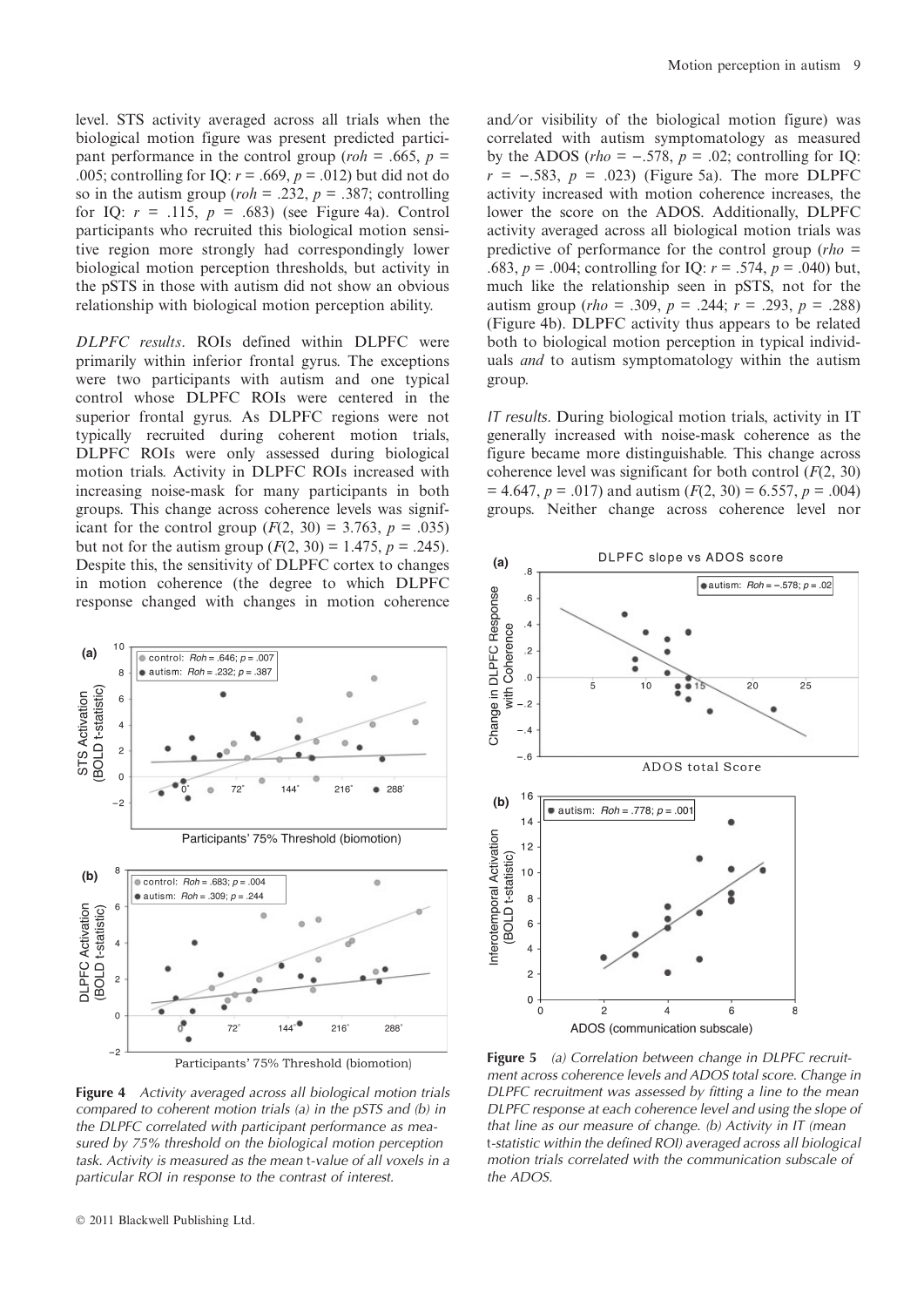average activity (across all biological motion trials) correlated with subject performance for either group. Intriguingly, despite the lack of correlation between activity and perceptual ability, there was a positive correlation between autism symptom severity and average activity in this region. This relationship is significant for the ADOS total score (*rho* = .564,  $p = .023$ ; controlling for IQ:  $r = .564$ ,  $p = .029$ ) but is particularly strong for the communication subscale (*rho* = .778,  $p$  < .001; controlling for IQ:  $r = .803$ ,  $p < .001$ ) (Figure 5b).

# **Discussion**

We approached the question of visual motion deficits in autism from a systems neuroscience perspective, hypothesizing that we would see activity differences in areas along the dorsal stream. Although there was a nonsignificant trend toward lower performance on the coherent motion task for the autism group, we did not replicate some earlier reports of a coherent motion processing deficit in those with autism (Pellicano et al., 2005; Pellicano & Gibson, 2008; Spencer et al., 2000; Tsermentseli et al., 2008). Instead, our results are more consistent with reports suggesting that coherent motion perception is not strongly impaired in those with autism (White et al., 2006; Del Viva et al., 2006; Vandenbroucke et al., 2008; Sanchez-Marin & Padilla-Medina, 2008). The large inter-subject variability in coherent motion thresholds seen in the autism group has also been observed in previous studies (Pellicano & Gibson, 2008; Milne *et al.*, 2005) and could indicate that either only a subset of those with autism show a deficit in visual motion or that a higher-level process is the main deficit. In a larger sample of participants, of which those in this study are a subset, only 34% of participants performed at worse than one standard deviation from the control mean on the coherent motion tasks while 56% did so on the biological motion task (Koldewyn et al., 2010). Such observations underscore the need to approach studies in autism with an eye towards individual differences and potential sub-typing. In contrast to the coherent motion results, clear performance deficits on biological motion perception were seen in participants with autism.

The fMRI results from the coherent motion perception task support our psychophysical findings as the two groups showed no significant differences in neural recruitment in the whole-brain analysis. Both groups recruited area MT+⁄V5 during the task but did not differ significantly in MT+⁄V5 activity at any coherence level. Moreover, activity change across coherence level in area MT+⁄V5 was predictive of coherent motion perception performance for participants in both groups. These findings contrast somewhat with both a study of pointlight biological motion perception in autism (Herrington et al., 2007) and a recent report on coherent motion perception in autism (Brieber et al., 2010). Herrington and colleagues reported between-group differences in a large cluster which included both putative MT+ (near previously reported coordinates) and pSTS during biological motion compared with fixation but did not document group differences when assessing activity directly comparing point-light figures with 'randomized walkers'. It is difficult to assess differences between this study and the current findings both because there are substantial task differences and because, in contrast to the current paper, Herrington et al. did not take an ROI approach in assessing either MT+⁄V5 or STS activity. In addition, both MT+ and STS differences were part of two large clusters of activity spanning regions from the cerebellum to parietal cortex bilaterally, making it difficult to make region-specific conclusions. While Brieber and colleagues, much like the current study, did not document direct differences between groups in MT+⁄V5 activity in a whole-brain analysis, in an ROI analysis they found that those with autism did not activate  $MT+/V5$  more during perception of coherent motion compared to incoherent motion. While there are also stimulus and task differences between the two studies, the choice of MT+⁄V5 definition is the most likely source of difference between Brieber et al.'s findings and the current study. Brieber and colleagues used an anatomically defined probability map of MT+⁄V5 (from an SPM toolbox) in normalized group space, while the current study used individual-specific ROIs that were functionally defined in a separate run in unnormalized native space. It was therefore more likely that the current study had already limited the between-group ROI analysis to coherent motion sensitive cortex. Results from the current study suggest that MT+ function is unaffected in at least highfunctioning adolescents with autism but such betweenstudy differences may indicate that more in-depth study of MT+⁄V5 function in those with autism may be warranted.

In contrast to the results from the coherent motion task, areas of the brain sensitive to biological motion showed significant neural recruitment differences between groups during biological motion trials. The TD group showed much more activity in cortex along the IPS, DLPFC and pSTS than did the autism group, while the autism group showed greater activity in IT cortex. In agreement with numerous other studies, however, both groups activated a network of areas including IPS, inferior frontal gyrus, pSTS and anterior cingulate in response to biological motion trials (Grossman, Donnelly, Price, Pickens, Morgan, Neighbor & Blake, 2000; Grossman & Blake, 2002; Grossman, Blake & Kim, 2004; Vaina et al., 2001). Thus, while activity in all these areas was significantly lower in the autism group as a whole, they appeared to utilize the same basic network of areas to process biological motion as TD individuals.

Activity in both DLPFC and the pSTS was predictive of individual participant performance during biological motion perception in the control group but not the autism group. This finding supports previous work documenting not only that DLPFC and pSTS are acti-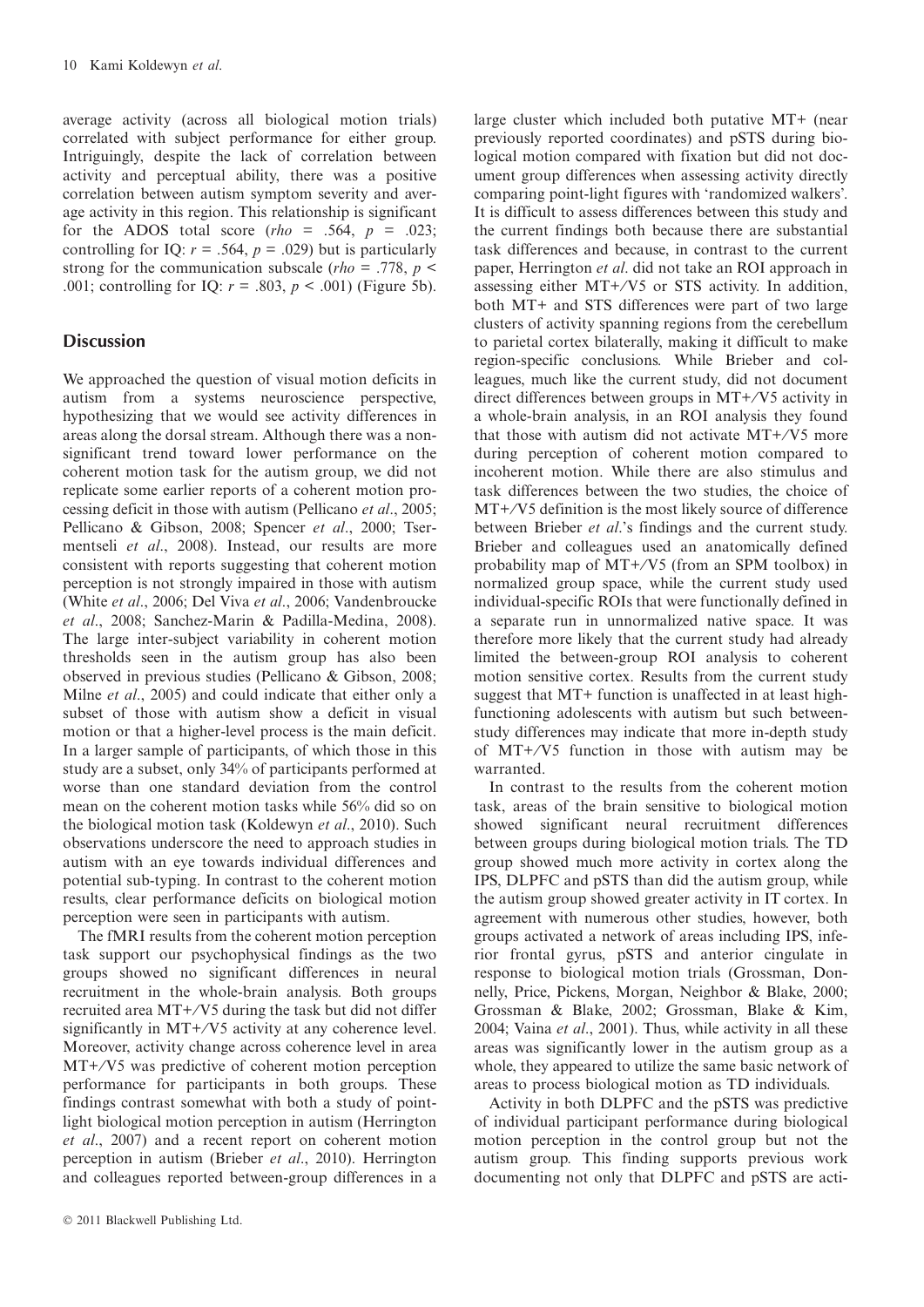vated by point-light displays (Saygin et al., 2004) but also that both areas are necessary for intact biological motion perception (Saygin, 2007). As the current findings do not include a causal network analysis, they cannot directly address the question of whether deficits in pSTS or DLPFC function might be most related to biological motion perception deficits in the autism group. Consistent with the idea that functional differences in the pSTS region could be primary to biological motion and social cognition impairments in people with autism, earlier neuroimaging studies have shown hypoactivation in the pSTS in response to a variety of tasks, including pointlight displays (Pelphrey et al., 2005a; Pinkham et al., 2008; Herrington et al., 2007; Castelli et al., 2002; Gervais et al., 2004; Redcay, 2008; Freitag et al., 2008). Consistent with the idea that deficits in DLPFC function could be driving biological motion perception deficits in the autism group, DLPFC function correlates negatively with ADOS score. Alternatively, the deficit could lie in the connectivity between these two areas, similar to previously reported reductions in connectivity between prefrontal and sensory areas (Just, Cherkassky, Keller, Kana & Minshew, 2007; Cherkassky, Kana, Keller & Just, 2006). Unless particularly severe, such a failure of communication might only mildly affect less 'complex' tasks, like coherent motion perception, but would show greater effects on tasks requiring top-down attentional and/or cognitive control.

The autism group showed greater activity than the control group in IT cortex. Despite this, IT activity did not predict individual participant performance in either group, yet activity in the IT ROI was positively correlated with autism symptom severity within the autism group. The absence of a relationship between IT recruitment and perceptual ability in either group makes it difficult to assess the implications of this correlation. While it is possible that increased IT recruitment within the autism group reflects a higher reliance on object perception areas in ventral visual cortex, it is equally possible that the IT findings may not be task specific but might be seen across tasks that recruit this region. If so, assessing IT function will be important to pursue in future studies of visual processing in those with autism.

One complicating aspect of this study is that our biological motion task involved more than simple biological motion discrimination. Unlike the coherent motion task, changes in coherence during biological motion trials were *not* changes in the signal on which participants based their response. Instead, coherence changes affected the masking noise obscuring the biological motion signal. Our task thus required not only integration of the walker 'signal' dots into a coherent moving form, but also the segmentation of that form from dynamic noise dots. Deficits on this task could reflect the autism group struggling with segmentation rather than biological motion perception. As such, although the current data are suggestive of a biological motion deficit, they cannot rule out that similar deficits might be observed in other dynamic tasks that require segmentation. One recent study made exactly this comparison, using both pointlight walkers and an articulated but non-biological pointlight object (a tractor) (Kaiser et al., 2010). Although this paper did not directly compare groups, subjects with autism did not show the typical advantage for biological stimuli but instead showed similar performance on both biological and non-biological tasks. In addition, though assessed only in a small group of those with ASD, their results suggest that noise-masking may not affect the performance of those with autism in the same way as it affects TD children. If this holds true, their data would support the idea that our findings reflect a deficit in biological motion perception itself rather than a more general deficit in segmentation ability.

The biological motion task in the current study also conflated the facing direction of the point-light figure with walking direction. There is some evidence that spatial configuration form cues are sufficient to determine facing direction while biological motion direction (e.g. actual direction of walking motion) requires the fully intact spatio-temporal pattern (Lange & Lappe, 2007; Vangeneugden, Vancleef, Jaeggli, VanGool & Vogels, 2010). In addition, it is known that facing direction can influence judgments of actual biological motion direction (Pavlova, Krägeloh-Mann, Birbaumer & Sokolov, 2002; Verfaillie, 2000). The task used in the current study does not allow us to separately assess the influence of form and dynamic cues on biological motion perception in those with autism nor assess whether facing direction influences the perception of motion direction to the same extent in those with autism as it does TD individuals. While general form perception has been reported to be relatively intact in those with autism (Spencer et al., 2000; Milne et al., 2002; Milne et al., 2006; Blake et al., 2003; Koldewyn et al., 2010; Tsermentseli et al., 2008), it may prove to be important to assess these two types of cues separately to better understand the source of biological motion perception deficits in those with autism.

Our results are not supportive of general dorsal stream impairment in those with autism which would predict significant performance deficits in both coherent and biological motion perception tasks and marked between-group activity difference in  $MT+/\sqrt{5}$  – neither of which are supported by our data. Our findings could support the theory primarily put forward by Just and colleagues of autism as an 'underconnectivity' syndrome (Just et al., 2007) as the DLPFC, IPS and STS findings could be consistent with such a theory. Our experimental design, however, did not allow for a network analysis and we could not directly test connectivity differences between groups. Alternatively, the social nature of biological motion perception could mean that those with autism are impaired on this task principally because of their well-documented deficits in many aspects of social cognition. Even perception of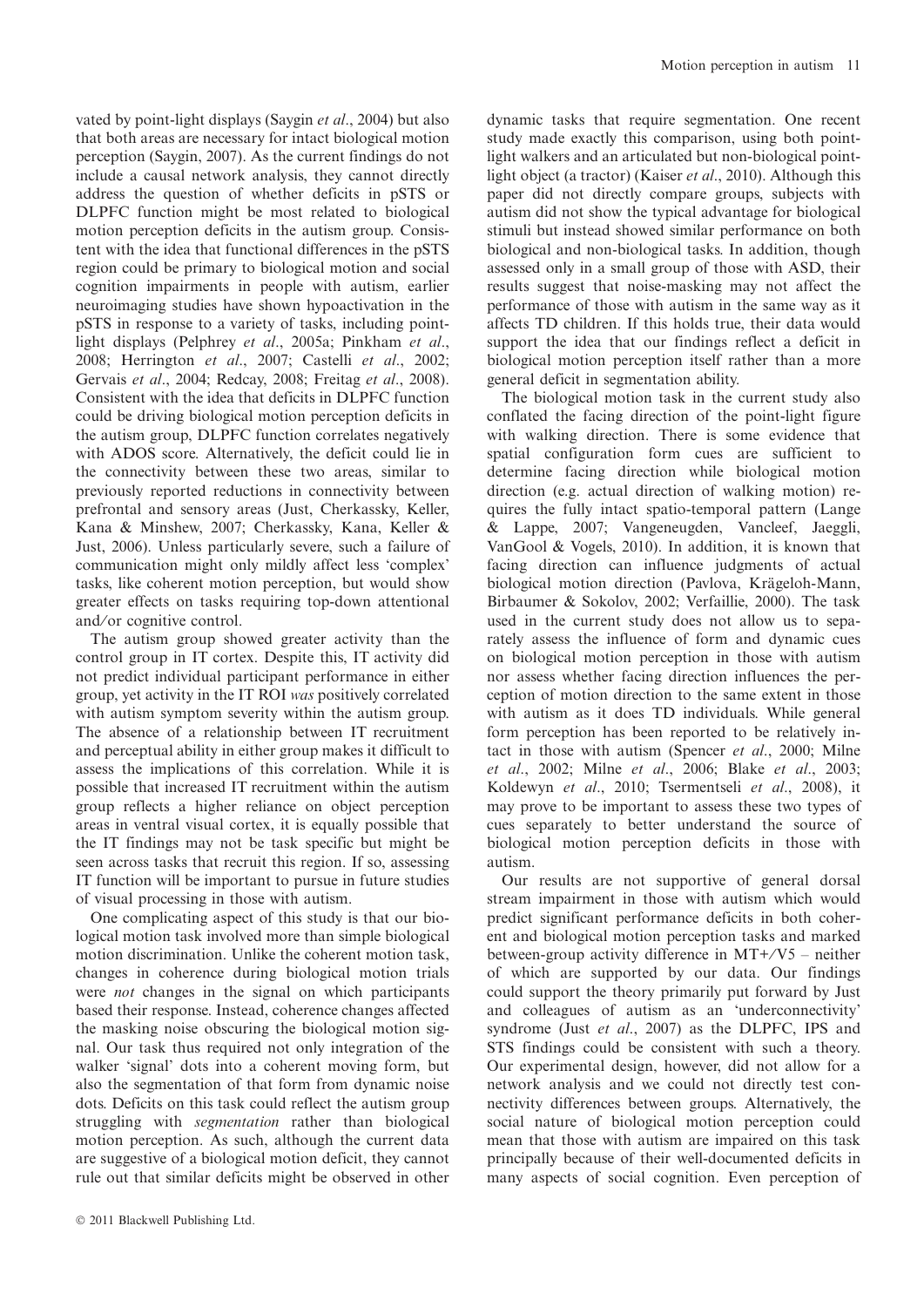simple point-light walkers in a noise mask is, after all, a social perception task. Such an interpretation of the data would support 'social brain' theories of autism (Schultz, Gauthier, Klin, Fulbright, Anderson, Volkmar, Skudlarski, Lacadie, Cohen & Gore, 2000) and predict that visual perception differences in those with autism are inextricably linked to their deficits in social cognition. Autism-specific correlations between coherent motion and biological motion perception reported previously both in a larger group that participated only in psychophysical testing (Koldewyn et al., 2010) and in an experiment where the biological motion task involved emotional-attribution (Atkinson, 2009) suggest that social cognition deficits cannot be a complete explanation. Such correlations suggest that the dynamic nature of the biological motion stimuli may also be a contributing factor.

One dynamic factor that could help to explain our findings is the possibility that those with autism could have a deficit in dynamic attention. Dynamic attention gates the perception of certain types of visual motion and form-from-motion information, including motion in noise and motion in ambiguous displays. It is not the same as generalized attention or synonymous with static spatial attention. Simple perception of a biological motion figure requires allocation of dynamic attentional resources (Battelli, Cavanagh & Thornton, 2003; Cavanagh, Labianca & Thornton, 2001). Our task, which in addition requires the segmentation of a moving form from moving noise, would require still more (Thornton, Rensink & Shiffrar, 2002). A dynamic attention deficit would be consistent with the confusing mix of findings in various motion perception tasks reported in those with autism. That a dynamic attention deficit would only mildly affect coherent motion perception might also help to explain the contradictory results reported in the literature; differences in subject cohort, group size and task difficulty could easily push results into or out of significance when a deficit only mildly affects task performance. Although our data are consistent with this idea, the current study was not designed to test it and our data cannot substantiate it. Further research that manipulates dynamic attentional resources during biological motion perception and tasks that more directly measure dynamic attention in those with autism would help to clarify these issues.

The results presented here provide direct evidence that activity in early dorsal stream areas cannot explain either coherent motion or biological motion perception deficits in those with autism. Our findings instead implicate a network of areas including DLPFC, IPS and pSTS. Our data generally support the literature on biological motion deficits within those with autism and raises the possibility that, rather than being indicative of a dorsal stream deficit, visual motion processing deficits in those with autism may be the result of higher-order deficits in social cognition and dynamic attention.

## Acknowledgements

We are grateful to the research participants and their families; to Ken Britten for his constructive criticism and assistance with stimulus creation, to Chris Bishop and Lee Miller for the use of their MT localizer script and to Tom Kiely for his help with participant recruitment. Funding from Autism Speaks through a Pre-doctoral Mentored Research Award (SMR) supported this work.

## References

- Aspell, J.E., Tanskanen, T., & Hurlbert, A.C. (2005). Neuromagnetic correlates of visual motion coherence. European Journal of Neuroscience, 22 (11), 2937-2945.
- Atkinson, A.P. (2009). Impaired recognition of emotions from body movements is associated with elevated motion coherence thresholds in autism spectrum disorders. Neuropsychologia, 47 (13), 3023–3029.
- Battelli, L., Cavanagh, P., & Thornton, I.M. (2003). Perception of biological motion in parietal patients. Neuropsychologia, 41 (13), 1808–1816.
- Bertone, A., Mottron, L., Jelenic, P., & Faubert, J. (2003). Motion perception in autism: a 'complex' issue. Journal of Cognitive Neuroscience, 15 (2), 218–225.
- Blake, R., Turner, L.M., Smoski, M.J., Pozdol, S.L., & Stone, W.L. (2003). Visual recognition of biological motion is impaired in children with autism. Psychological Science, 14 (2), 151–157.
- Brett, M., Anton, J.L., Valabregue, R., & Pauline, J.B. (2002). Region of interest analysis using an SPM toolbox. Neuro-Image, 16 (2), S497.
- Brieber, S., Herpertz-Dahlmann, B., Fink, G.R., Kamp-Becker, I., Remschmidt, H., & Konrad, K. (2010). Coherent motion processing in autism spectrum disorder (ASD): an fMRI study. Neuropsychologia, 48 (6), 1644–1651.
- Britten, K.H., Shadlen, M.N., Newsome, W.T., & Movshon, J.A. (1992). The analysis of visual motion: a comparison of neuronal and psychophysical performance. Journal of Neuroscience, 12 (12), 4745–4767.
- Castelli, F., Frith, C., Happé, F., & Frith, U. (2002). Autism, Asperger syndrome and brain mechanisms for the attribution of mental states to animated shapes. Brain, 125 (Pt 8), 1839– 1849.
- Cavanagh, P., Labianca, A.T., & Thornton, I.M. (2001). Attention-based visual routines: sprites. Cognition, 80 (1–2), 47–60.
- Cherkassky, V.L., Kana, R.K., Keller, T.A., & Just, M.A. (2006). Functional connectivity in a baseline resting-state network in autism. NeuroReport, 17 (16), 1687–1690.
- Cowey, A., & Vaina, L.M. (2000). Blindness to form from motion despite intact static form perception and motion detection. Neuropsychologia, 38 (5), 566–578.
- Culham, J., He, S., Dukelow, S., & Verstraten, F.A. (2001). Visual motion and the human brain: what has neuroimaging told us? Acta Psychologica,  $107$  (1-3), 69-94.
- Dakin, S., & Frith, U. (2005). Vagaries of visual perception in autism. Neuron, 48 (3), 497–507.
- Del Viva, M.M., Igliozzi, R., Tancredi, R., & Brizzolara, D. (2006). Spatial and motion integration in children with autism. Vision Research, 46 (8–9), 1242–1252.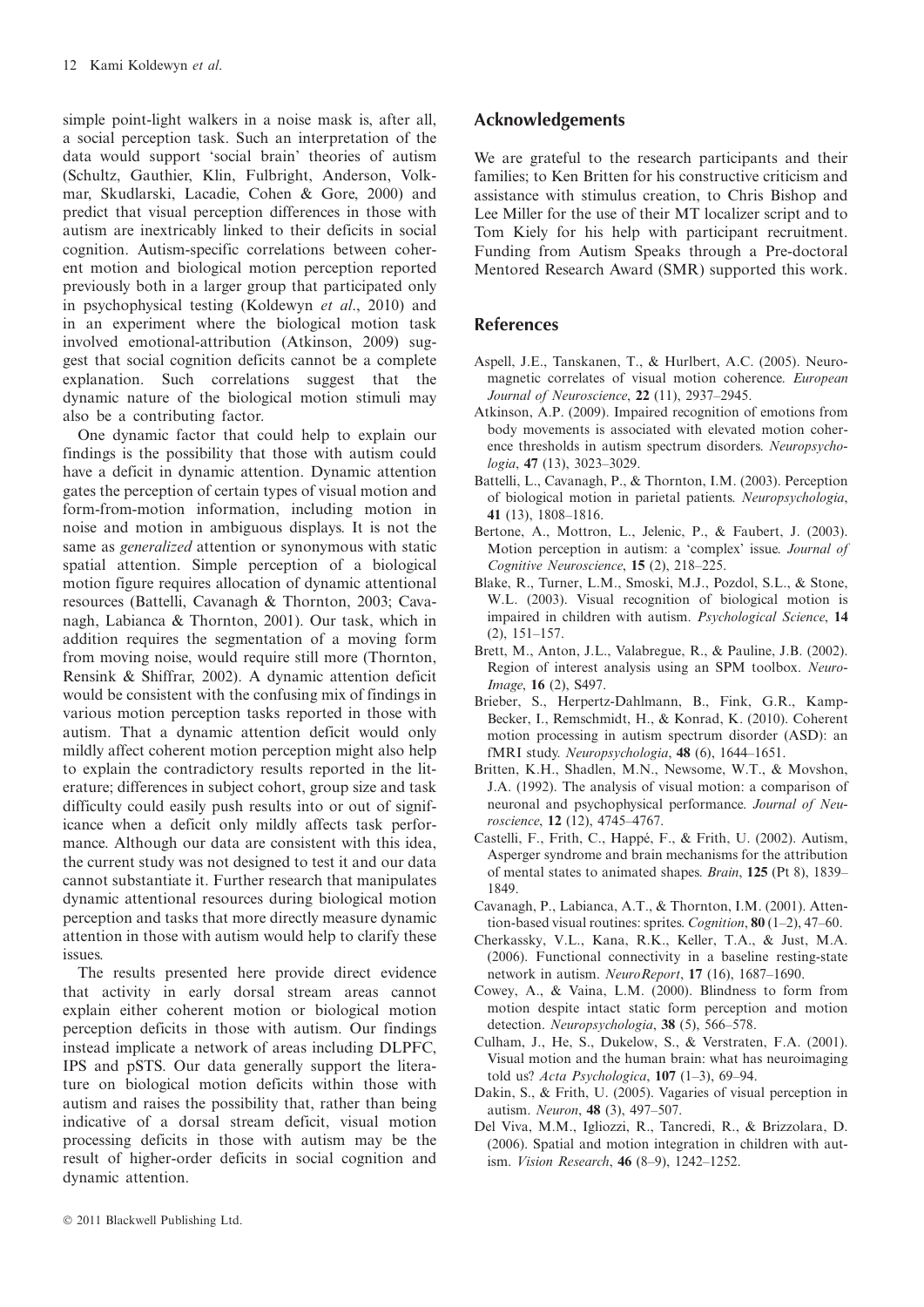- Duvernoy, H.M., & Bourgouin, P. (1999) The human brain: Surface, three-dimensional sectional anatomy with MRI, and blood supply. New York: Springer.
- Fox, R., & McDaniel, C. (1982). The perception of biological motion by human infants. Science, 218 (4571), 486–487.
- Freire, A., Lewis, T.L., Maurer, D., & Blake, R. (2006). The development of sensitivity to biological motion in noise. Perception, 35 (5), 647–657.
- Freitag, C.M., Konrad, C., Häberlen, M., Kleser, C., von Gontard, A., Reith, W., Troje, N.F., & Krick, C. (2008). Perception of biological motion in autism spectrum disorders. Neuropsychologia, 46 (5), 1480–1494.
- Friston, K.J., Holmes, A.P., Worsley, J.-P., Poline, C.D., Frith, C.D., & Frackowiak, R.S.J. (1995). Statistical parametric maps in functional imaging: a general linear approach. Human Brain Mapping, 2, 189–210.
- Gervais, H., Belin, P., Boddaert, N., Leboyer, M., Coez, A., Sfaello, I., Barthélémy, C., Brunelle, F., Samson, Y., & Zilbovicius, M. (2004). Abnormal cortical voice processing in autism. Nature Neuroscience, 7 (8), 801–802.
- Grossman, E.D., & Blake, R. (2001). Brain activity evoked by inverted and imagined biological motion. Vision Research, 41 (10–11), 1475–1482.
- Grossman, E.D., & Blake, R. (2002). Brain areas active during visual perception of biological motion. Neuron, 35 (6), 1167– 1175.
- Grossman, E.D., Blake, R., & Kim, C.Y. (2004). Learning to see biological motion: brain activity parallels behavior. Journal of Cognitive Neuroscience, 16 (9), 1669-1679.
- Grossman, E., Donnelly, M., Price, R., Pickens, D., Morgan, V., Neighbor, G., & Blake, R. (2000). Brain areas involved in perception of biological motion. Journal of Cognitive Neuroscience, 12 (5), 711–720.
- Herrington, J.D., Baron-Cohen, S., Wheelwright, S.J., Singh, K.D., Bullmore, E.T., Brammer, M., & Williams, S.C.R.  $(2007)$ . The role of MT+/V5 during biological motion perception in Asperger Syndrome: an fMRI study. Research in Autism Spectrum Disorders, 1 (1), 14–27.
- Hubert, B., Wicker, B., Moore, D.G., Monfardini, E., Duverger, H., Da Fonséca, D., & Deruelle, C. (2007). Brief report: recognition of emotional and non-emotional biological motion in individuals with autistic spectrum disorders. Journal of Autism and Developmental Disorders, 37 (7), 1386–1392.
- Johansson, G. (1973). Visual perception of biological motion and a model for its analysis. Perception and Psychophysics, 14, 201–211.
- Just, M.A., Cherkassky, V.L., Keller, T.A., Kana, R.K., & Minshew, N.J. (2007). Functional and anatomical cortical underconnectivity in autism: evidence from an FMRI study of an executive function task and corpus callosum morphometry. Cerebral Cortex, 17 (4), 951-961.
- Kaiser, M.D., Delmolino, L., Tanaka, J.W., & Shiffrar, M. (2010). Comparison of visual sensitivity to human and object motion in autism spectrum disorder. Autism Research, 3 (4), 191–195.
- Kaiser, M.D., & Shiffrar, M. (2009). The visual perception of motion by observers with autism spectrum disorders: a review and synthesis. Psychonomic Bulletin & Review, 16 (5), 761–777.
- Klin, A., & Jones, W. (2008). Altered face scanning and impaired recognition of biological motion in a 15-month-old infant with autism. Developmental Science, 11 (1), 40–46.
- Klin, A., Lin, D.J., Gorrindo, P., Ramsay, G., & Jones, W. (2009). Two-year-olds with autism orient to non-social contingencies rather than biological motion. Nature, 459 (7244), 257–261.
- Koldewyn, K., Whitney, D., & Rivera, S.M. (2010). The psychophysics of visual motion and global form processing in autism. Brain, 133 (Pt. 2), 599–610.
- Lange, J., & Lappe, M. (2007). The role of spatial and temporal information in biological motion perception. Advances in Cognitive Psychology, 3 (4), 419–428.
- Lord, C., Risi, S., Lambrecht, L., Cook, E.H.J., Leventhal, B.L., DiLavore, P.C., Pickles, A., & Rutter, M. (2000). The autism diagnostic observation schedule-generic: a standard measure of social and communication deficits associated with the spectrum of autism. Journal of Autism and Developmental Disorders, 30 (3), 205–223.
- Milne, E., Swettenham, J., & Campbell, R. (2005). Motion perception and autistic spectrum disorder: a review. Cahiers de Psychologie Cognitive/Current Psychology of Cognition, 23  $(1), 3-36.$
- Milne, E., Swettenham, J., Hansen, P., Campbell, R., Jeffries, H., & Plaisted, K. (2002). High motion coherence thresholds in children with autism. Journal of Child Psychology and Psychiatry, and Allied Disciplines, 43 (2), 255–263.
- Milne, E., White, S., Campbell, R., Swettenham, J., Hansen, P., & Ramus, F. (2006). Motion and form coherence detection in autistic spectrum disorder: relationship to motor control and 2:4 digit ratio. Journal of Autism and Developmental Disorders, 36 (2), 225–237.
- Moore, D.G., Hobson, R.P., & Lee, A. (1997). Components of person perception: an investigation with autistic, nonautistic retarded and typically developing children and adolescents. British Journal of Developmental Psychology, 15, 401–423.
- Murphy, P., Brady, N., Fitzgerald, M., & Troje, N.F. (2009). No evidence for impaired perception of biological motion in adults with autistic spectrum disorders. Neuropsychologia, 47 (14), 3225–3235.
- Newsome, W.T., & Pare, E.B. (1988). A selective impairment of motion perception following lesions of the middle temporal visual area (MT). Journal of Neuroscience, 8 (6), 2201–2211.
- Parrish, E.E., Giaschi, D.E., Boden, C., & Dougherty, R. (2005). The maturation of form and motion perception in school age children. Vision Research, 45 (7), 827–837.
- Parron, C., Da Fonséca, D., Santos, A., Moore, D.G., Monfardini, E., & Deruelle, C. (2008). Recognition of biological motion in children with autistic spectrum disorders. Autism, 12 (3), 261–274.
- Pavlova, M., Krägeloh-Mann, I., Birbaumer, N., & Sokolov, A. (2002). Biological motion shown backwards: the apparentfacing effect. Perception, 31 (4), 435–443.
- Pavlova, M., Krageloh-Mann, I., Sokolov, A., & Birbaumer, N. (2001). Recognition of point-light biological motion displays by young children. Perception, 30 (8), 925–933.
- Pellicano, E., & Gibson, L.Y. (2008). Investigating the functional integrity of the dorsal visual pathway in autism and dyslexia. Neuropsychologia, 46 (10), 2593–2596.
- Pellicano, E., Gibson, L., Maybery, M., Durkin, K., & Badcock, D.R. (2005). Abnormal global processing along the dorsal visual pathway in autism: a possible mechanism for weak visuospatial coherence? Neuropsychologia, 43 (7), 1044– 1053.